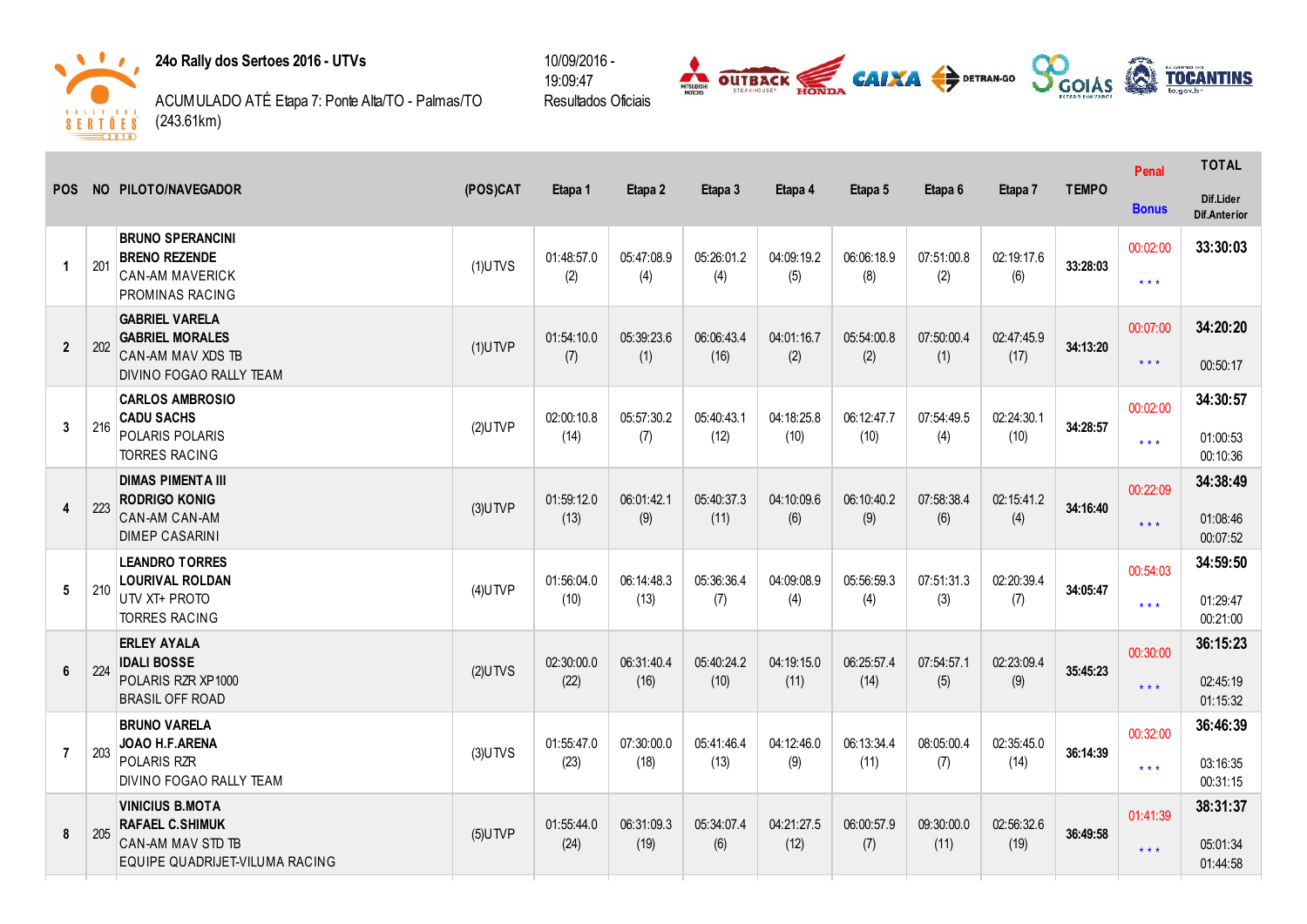| 9  | 229 | <b>GABRIEL CESTARI</b><br><b>RONALD LEIS</b><br>POLARIS RZR TURBO<br>GHIA INVESTIMENTOS / BRASIL OFF-ROAD | $(6)$ UTVP  | 02:10:55.0<br>(25) | 06:22:04.0<br>(20) | 07:22:05.0<br>(21) | 05:05:09.9<br>(17) | 06:44:22.4<br>(15) | 08:44:01.4<br>(12) | 02:42:14.2<br>(15) | 39:10:51 | 00:08:00<br>$\star$ $\star$ $\star$ | 39:18:51<br>05:48:48<br>00:47:14 |
|----|-----|-----------------------------------------------------------------------------------------------------------|-------------|--------------------|--------------------|--------------------|--------------------|--------------------|--------------------|--------------------|----------|-------------------------------------|----------------------------------|
| 10 | 222 | <b>DANIEL COSTA</b><br><b>FLAVIO BISI</b><br>POLARIS RZR XP<br>YODA RACING                                | $(4)$ UTVS  | 02:00:55.0<br>(9)  | 07:30:00.0<br>(21) | 05:39:49.2<br>(9)  | 04:22:29.6<br>(13) | 06:21:23.0<br>(12) | 08:20:47.1<br>(13) | 02:17:24.1<br>(5)  | 36:32:48 | 03:07:18<br>$\star$ $\star$ $\star$ | 39:40:06<br>06:10:02<br>00:21:14 |
| 11 | 204 | <b>ELSON CASCAO II</b><br><b>ELSON OLIVEIRA</b><br>POLARIS RZR 1000<br>KANDANGUS RALLY TEAM               | $(7)$ UTVP  | 01:53:15.0<br>(8)  | 06:05:01.0<br>(22) | 05:38:52.3<br>(8)  | 06:00:00.0<br>(19) | 06:46:02.7<br>(16) | 09:00:02.6<br>(14) | 02:31:00.9<br>(13) | 37:54:14 | 05:36:54<br>00:06:40                | 43:24:28<br>09:54:24<br>03:44:22 |
| 12 | 231 | <b>ENRICO A.ALMEIDA</b><br><b>ALVARO A.ALMEIDA</b><br>CAN-AM MAV 1000 TB<br><b>BIKE BOX RACING</b>        | $(8)$ UTVP  | 01:52:04.0<br>(18) | 05:51:44.9<br>(23) | 05:27:25.3<br>(5)  | 04:10:34.3<br>(20) | 05:58:02.0<br>(5)  | 09:30:00.0<br>(15) | 02:14:42.7<br>(3)  | 35:04:33 | 08:27:45<br>$\star$ $\star$ $\star$ | 43:32:18<br>10:02:14<br>00:07:49 |
| 13 | 227 | <b>ANDRE DA COSTA</b><br><b>CLAUDIA GRANDI</b><br>POLARIS RZR 1000<br>KANDANGUS RALLY TEAM                | $(5)$ UTVS  | 02:03:11.0<br>(15) | 07:30:00.0<br>(24) | 07:07:27.0<br>(19) | 04:45:35.1<br>(21) | 06:24:16.5<br>(13) | 09:30:00.0<br>(16) | 02:45:11.0<br>(16) | 40:05:40 | 09:53:51<br>$\star$ $\star$ $\star$ | 49:59:31<br>16:29:28<br>06:27:13 |
| 14 | 218 | <b>DENINHO CASARINI</b><br><b>LUIS F.ECKEL</b><br>CAN-AM MAVERICK TURBO XDS<br><b>DIMEP CASARINI</b>      | $(9)$ UTVP  | 01:52:37.0<br>(6)  | 06:00:51.6<br>(15) | 05:20:30.6<br>(2)  | 04:06:36.9<br>(22) | 05:51:25.3<br>(1)  | 09:30:00.0<br>(17) | 02:14:21.3<br>(2)  | 34:56:22 | 15:57:00<br>$\star$ $\star$ $\star$ | 50:53:22<br>17:23:19<br>00:53:51 |
| 15 | 225 | <b>CRISTIANO BATISTA</b><br>ROBLEDO NICOLETTI<br>POLARIS RXP1000TB<br>TRANS MAQUINAS RACING               | (10) UTVP   | 01:44:16.0<br>(3)  | 07:30:00.0<br>(14) | 05:16:14.2<br>(1)  | 04:31:22.8<br>(23) | 05:59:01.5<br>(6)  | 09:30:00.0<br>(18) | 02:08:22.5<br>(1)  | 36:39:17 | 16:36:00<br>$\star$ $\star$ $\star$ | 53:15:17<br>19:45:13<br>02:21:54 |
| 16 | 206 | <b>RODRIGO VARELA</b><br><b>MAYCKON PADILHA</b><br>CAN-AM MAV XDS TB<br>DIVINO FOGAO RALLY TEAM           | $(11)$ UTVP | 02:30:00.0<br>(17) | 05:41:19.9<br>(18) | 06:04:38.3<br>(15) | 06:00:00.0<br>(24) | 08:00:00.0<br>(21) | 09:30:00.0<br>(19) | 02:23:07.8<br>(8)  | 40:09:06 | 15:39:39<br>$\star$ $\star$ $\star$ | 55:48:45<br>22:18:41<br>02:33:28 |
| 17 | 212 | <b>DENISIO NASCIMENTO</b><br><b>EMILIO ROCKENBACH</b><br>POLARIS UTV<br><b>BOMPACK</b>                    | $(6)$ UTVS  | 02:30:00.0<br>(4)  | 06:04:16.2<br>(19) | 08:00:00.0<br>(22) | 03:58:33.4<br>(25) | 05:56:05.7<br>(22) | 09:30:00.0<br>(20) | 03:00:00.0<br>(20) | 38:58:55 | 21:50:00<br>$\star$ $\star$ $\star$ | 60:48:55<br>03:18:51<br>05:00:10 |
| 18 | 219 | <b>DALGER JUNQUEIRA</b><br><b>MARCELO J.D. SOUSA</b><br>POLARIS RZR1000<br>CUPIM DE ACO 4X4               | $(7)$ UTVS  | 02:17:46.9<br>(1)  | 07:30:00.0<br>(20) | 05:54:08.9<br>(23) | 06:00:00.0<br>(7)  | 08:00:00.0<br>(23) | 09:30:00.0<br>(21) | 02:25:35.2<br>(21) | 41:37:31 | 25:49:27<br>00:02:14                | 67:24:44<br>09:54:40<br>06:35:48 |
|    |     |                                                                                                           |             |                    |                    |                    |                    |                    |                    |                    |          |                                     |                                  |